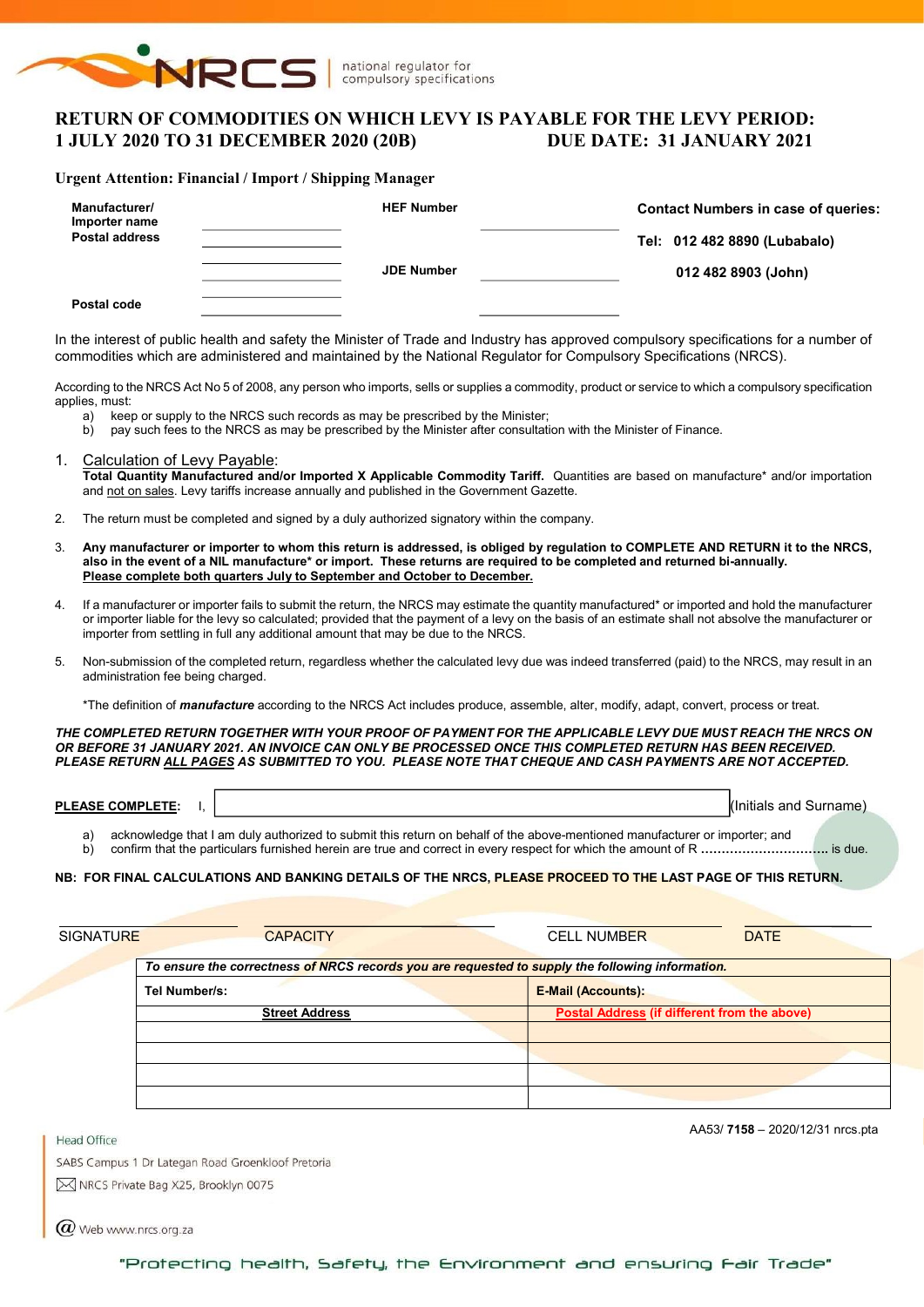## LIGHTERS FOR CIGARETTES, CIGARS AND PIPES

| Code | Description of commodity                                            | Ouantity<br>Manufactured<br><b>July to Sept</b> | Ouantity<br>Imported<br><b>July to Sept</b> | Ouantity<br>Manufactured<br>Oct to Dec | Quantity<br>Imported<br>Oct to Dec | Total | Unit            | <b>Tariff</b> | Levy payable |  |
|------|---------------------------------------------------------------------|-------------------------------------------------|---------------------------------------------|----------------------------------------|------------------------------------|-------|-----------------|---------------|--------------|--|
| 4510 | (VC 8076)<br>Disposable lighters (for cigarettes, cigars and pipes) |                                                 |                                             |                                        |                                    |       | 100<br>Lighters | R 3,74        |              |  |
| 451  | (VC 8076)<br>Refillable lighters (for cigarettes, cigars and pipes) |                                                 |                                             |                                        |                                    |       | 100<br>Lighters | R 3,74        |              |  |

## **FOOTWEAR**

| Code | Description of commodity            | Ouantity<br>Manufactured<br><b>July to Sept</b> | Quantity<br>Imported<br><b>July to Sept</b> | <b>Quantity</b><br>Manufactured<br>Oct to Dec | Quantity<br>Imported<br>Oct to Dec | <b>Total</b> | Unit   | Tariff | Levy payable |
|------|-------------------------------------|-------------------------------------------------|---------------------------------------------|-----------------------------------------------|------------------------------------|--------------|--------|--------|--------------|
| 4600 | (VC 9002)<br><b>Safety Footwear</b> |                                                 |                                             |                                               |                                    |              | 1 Pair | R 0.38 |              |

### BIOLOGICAL SAFETY CABINETS

| Code | Description of commodity                                             | Juantity<br>Manufactured<br>July to Sept | Ouantitv<br>Imported<br>July to Sept | Ouantıtv<br>Manufactured<br>Oct to Dec | Ouantity<br>Imported<br>Oct to Dec | <b>Total</b> | Unit | Tariff     | Levy payable |  |
|------|----------------------------------------------------------------------|------------------------------------------|--------------------------------------|----------------------------------------|------------------------------------|--------------|------|------------|--------------|--|
| 5310 | (VC 8041)<br>Microbiological safety cabinets (Classes I, II and III) |                                          |                                      |                                        |                                    |              | Item | R 5 549.21 |              |  |

## COAL / PARAFFIN-BURNING APPLIANCES

| Code | Description of commodity                              | Quantity                            | Ouantity                        | Quantity                   | Quantity               |       |      |          |              |  |
|------|-------------------------------------------------------|-------------------------------------|---------------------------------|----------------------------|------------------------|-------|------|----------|--------------|--|
|      |                                                       | Manufactured<br><b>July to Sept</b> | Imported<br><b>July to Sept</b> | Manufactured<br>Oct to Dec | Imported<br>Oct to Dec | Total | Unit | Tariff   | Levy payable |  |
| 8110 | (VC 8034)<br>Coal-burning stoves and heaters          |                                     |                                 |                            |                        |       | Item | R 177.80 |              |  |
|      |                                                       |                                     |                                 |                            |                        |       |      |          |              |  |
| 8120 | (VC 9089)<br>Non-pressure paraffin stoves and heaters |                                     |                                 |                            |                        |       | Item | R 3,25   |              |  |
| 8130 | Pressurized paraffin fuelled appliances<br>(VC 9093)  |                                     |                                 |                            |                        |       | Item | R 3,25   |              |  |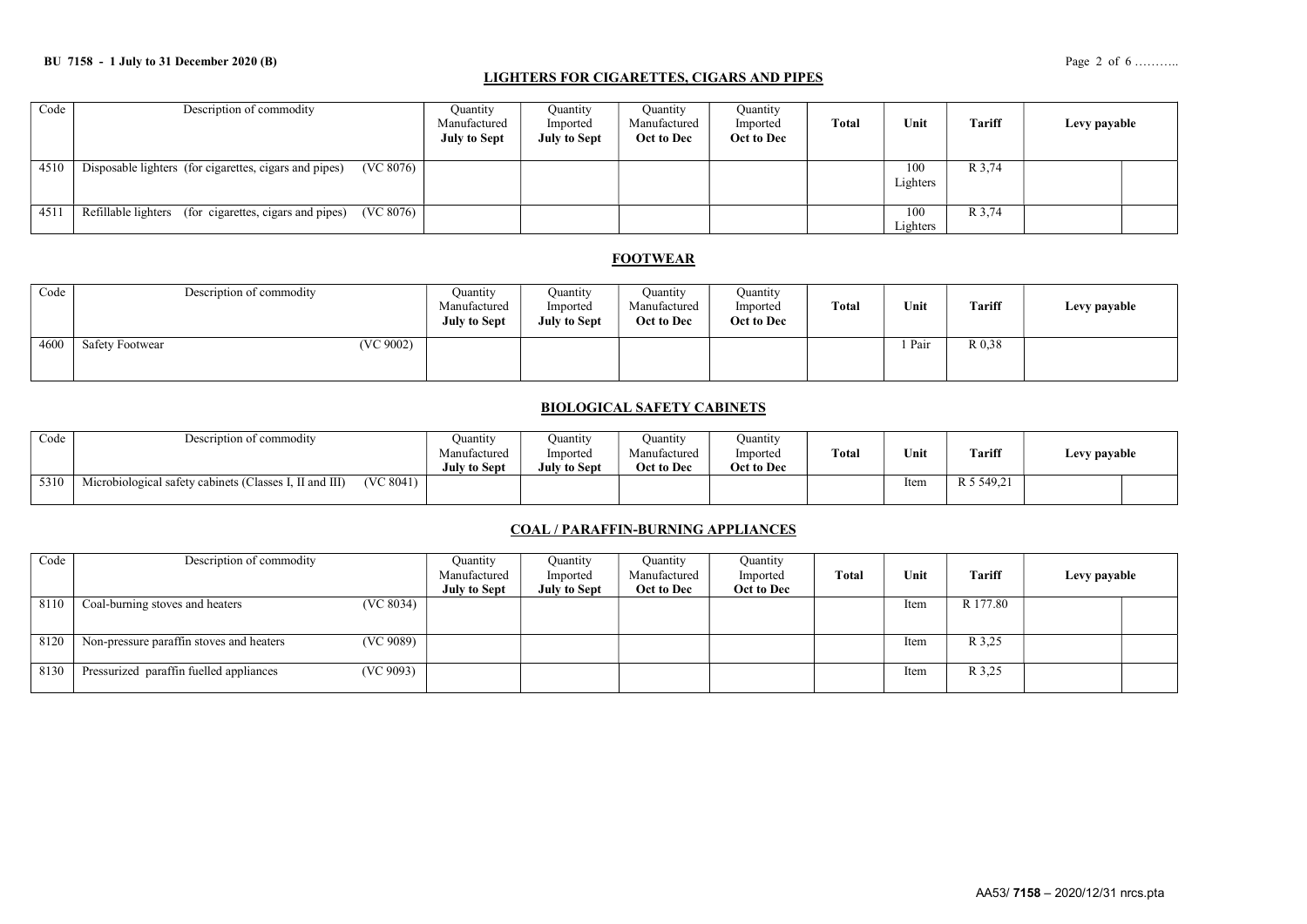## FIRE-ARMS

| Code | Description of commodity                                              | Quantity<br>Manufactured<br><b>July to Sept</b> | Ouantity<br>Imported<br><b>July to Sept</b> | Quantity<br>Manufactured<br>Oct to Dec | Quantity<br>Imported<br>Oct to Dec | <b>Total</b> | Unit | Tariff  | Levy payable |
|------|-----------------------------------------------------------------------|-------------------------------------------------|---------------------------------------------|----------------------------------------|------------------------------------|--------------|------|---------|--------------|
| 8310 | .22 Rim fire arms<br>(VC 8028)                                        |                                                 |                                             |                                        |                                    |              | Item | R 14,09 |              |
| 8311 | (VC 8028)<br>Revolvers                                                |                                                 |                                             |                                        |                                    |              | Item | R 21,34 |              |
| 8312 | Centre fire rifles and pistols<br>(VC 8028)                           |                                                 |                                             |                                        |                                    |              | Item | R 21,34 |              |
| 8313 | Double-barrel shotguns<br>(VC 8028)                                   |                                                 |                                             |                                        |                                    |              | Item | R 21,34 |              |
| 8314 | Single-barrel shotguns<br>(VC 8028)                                   |                                                 |                                             |                                        |                                    |              | Item | R 18,16 |              |
| 8315 | All types of replacement barrels<br>(VC 8028)                         |                                                 |                                             |                                        |                                    |              | Item | R 14,09 |              |
| 8316 | Modified rim- and center fire rifles, revolvers and pistols (VC 8028) |                                                 |                                             |                                        |                                    |              | Item | R 27,73 |              |
| 8317 | Modified double-barrel shotguns<br>(VC 8028)                          |                                                 |                                             |                                        |                                    |              | Item | R 27,73 |              |
| 8318 | Modified single-barrel shotguns<br>(VC 8028)                          |                                                 |                                             |                                        |                                    |              | Item | R 25,61 |              |

## **TIMBER**

| Code | Description of commodity                 | Ouantity<br>Manufactured<br><b>July to Sept</b> | Ouantity<br>Imported<br><b>July to Sept</b> | Ouantity<br>Manufactured<br>Oct to Dec | Quantity<br>Imported<br>Oct to Dec | Total | Unit             | Tariff | Levy payable |
|------|------------------------------------------|-------------------------------------------------|---------------------------------------------|----------------------------------------|------------------------------------|-------|------------------|--------|--------------|
| 4710 | (VC 9092)<br>Preservative Treated Timber |                                                 |                                             |                                        |                                    |       | <b>Dar</b><br>mª | 14. LA |              |

## **CEMENT**

| Code | Description of commodity | Ouantity            | Ouantity            | Ouantity     | Quantity   |       |        |               |              |
|------|--------------------------|---------------------|---------------------|--------------|------------|-------|--------|---------------|--------------|
|      |                          | Manufactured        | Imported            | Manufactured | Imported   | Total | Unit   | <b>Tariff</b> | Levy payable |
|      |                          | <b>July to Sept</b> | <b>July to Sept</b> | Oct to Dec   | Oct to Dec |       |        |               |              |
| 8400 | (VC 9085)<br>Cement      |                     |                     |              |            |       | Per    |               |              |
|      |                          |                     |                     |              |            |       | Metric | R 0.23        |              |
|      |                          |                     |                     |              |            |       | Ton    |               |              |

#### DISINFECTANTS & DETERGENTS

### NB: QUANTITY TO BE ROUNDED OFF TO THE NEXT FULL UNIT!!

| Code | Description of commodities                |           | Quantity<br>Manufactured | Quantity<br>Imported | Ouantity<br>Manufactured | Ouantity<br>Imported | <b>Total</b> | Unit                                 | <b>Tariff</b> | Levy payable |  |
|------|-------------------------------------------|-----------|--------------------------|----------------------|--------------------------|----------------------|--------------|--------------------------------------|---------------|--------------|--|
|      |                                           |           | <b>July to Sept</b>      | <b>July to Sept</b>  | Oct to Dec               | Oct to Dec           |              |                                      |               |              |  |
| 8700 | Disinfectants and Detergent-disinfectants | (VC 8054) |                          |                      |                          |                      |              | 100<br>liters or<br>$100 \text{ kg}$ | R 7,68        |              |  |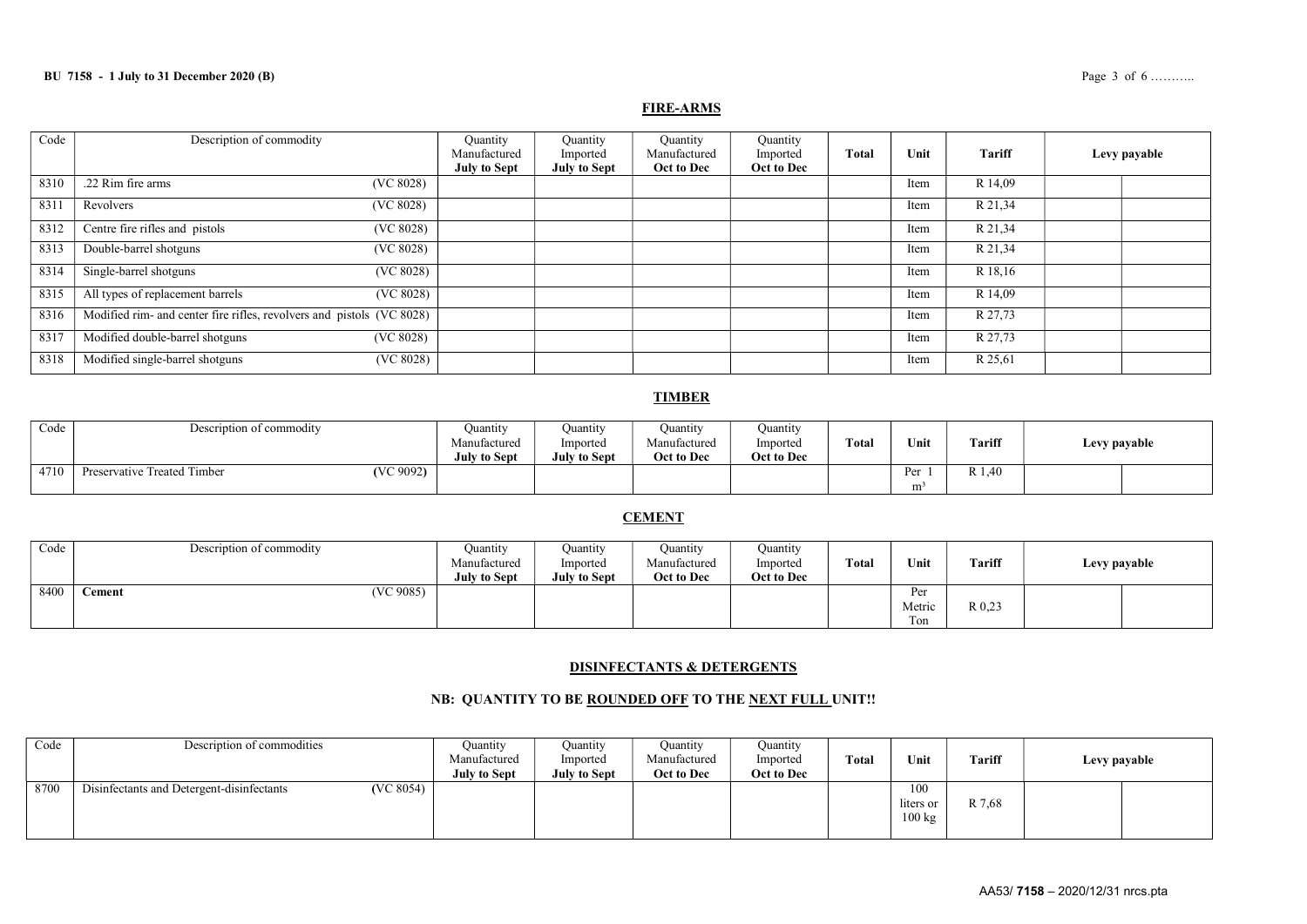#### PERSONAL PROTECTIVE EQUIPMENT

| Code  | Description of commodities                                                                                                                                       | <b>Quantity</b>                     | <b>Quantity</b>                 | Quantity                   | <b>Quantity</b>        |              |      |               |              |
|-------|------------------------------------------------------------------------------------------------------------------------------------------------------------------|-------------------------------------|---------------------------------|----------------------------|------------------------|--------------|------|---------------|--------------|
|       |                                                                                                                                                                  | Manufactured<br><b>July to Sept</b> | Imported<br><b>July to Sept</b> | Manufactured<br>Oct to Dec | Imported<br>Oct to Dec | <b>Total</b> | Unit | <b>Tariff</b> | Levy payable |
| 8280  | Gas filters and combined filters<br>(SANS 54387)<br>(VC 8072)                                                                                                    |                                     |                                 |                            |                        |              | Item | R 0.42        |              |
| 82802 | Filters for connection by means of breathing hoses to face pieces<br>(VC 8072)<br>(SANS 275)                                                                     |                                     |                                 |                            |                        |              | Item | R 0.42        |              |
| 8281  | Full-face masks<br>(SANS 50136)<br>$\overline{(VC 8072)}$                                                                                                        |                                     |                                 |                            |                        |              | Item | R 13,21       |              |
| 8282  | Half masks and quarter masks<br>(SANS 50140)<br>(VC 8072)                                                                                                        |                                     |                                 |                            |                        |              | Item | R 1,56        |              |
| 8283  | Filtering half masks to protect against particles<br>(SANS 50149)<br>(VC 8072)                                                                                   |                                     |                                 |                            |                        |              | Item | R 0,15        |              |
| 82830 | Valve filtering half masks to protect against gases or gases and<br>(SANS 50405)<br>particles<br>(VC 8032)                                                       |                                     |                                 |                            |                        |              | Item | R 8,51        |              |
| 8284  | Half mask without inhalation valves and with separable filters to<br>protect against gases or gases and particles or particles only<br>(SANS 51287)<br>(VC 8072) |                                     |                                 |                            |                        |              | Item | R 1,56        |              |
| 8285  | Particle filters<br>(SANS 50143)<br>(VC 8072)                                                                                                                    |                                     |                                 |                            |                        |              | Item | R 0.33        |              |
| 8290  | Powered filtering devices incorporating a helmet or a hood<br>(SANS 12941)<br>(VC 8072)                                                                          |                                     |                                 |                            |                        |              | Item | R 138,11      |              |
| 82900 | Power assisted filtering devices incorporating full face masks,<br>half masks or quarter masks<br><i>(SANS 12942)</i><br>(VC 8072)                               |                                     |                                 |                            |                        |              | Item | R 138,11      |              |
| 8291  | Compressed air line breathing apparatus for use with demand<br>valve for use with a full face mask (SANS 54593-1) (VC 8072)                                      |                                     |                                 |                            |                        |              | Item | R 87,25       |              |
| 82910 | Continuous flow compressed air line breathing apparatus<br>$(SANS 54594)$ (VC 8072)                                                                              |                                     |                                 |                            |                        |              | Item | R 87,25       |              |
| 82912 | Compressed air line breathing apparatus with demand valve for<br>use with a half mask at positive pressure<br>(SANS 54593-2) (VC 8072)                           |                                     |                                 |                            |                        |              | Item | R 87,25       |              |
| 8292  | Fresh air hose breathing apparatus for use with full face mask,<br>half mask or mouthpiece assembly (SANS 50138) (VC 8072)                                       |                                     |                                 |                            |                        |              | Item | R 87,25       |              |
| 82920 | Powered fresh air hose breathing apparatus incorporating a hood<br>(SANS 50269)<br>(VC 8072)                                                                     |                                     |                                 |                            |                        |              | Item | R 87,25       |              |
| 8293  | Self-contained closed-circuit breathing apparatus of the<br>compressed oxygen or compressed oxygen-nitrogen type<br>(SANS 50145)<br>(VC 8072)                    |                                     |                                 |                            |                        |              | Item | R 1 300,76    |              |
| 8294  | Self-contained open-circuit compressed air breathing apparatus<br>(SANS 50137)<br>(VC 8072)                                                                      |                                     |                                 |                            |                        |              | Item | R 190,66      |              |
| 8295  | Self-contained closed-circuit breathing apparatus for escape<br>(SANS 53794)<br>(VC 8072)<br>apparatus                                                           |                                     |                                 |                            |                        |              | Item | R 170,10      |              |
| 82951 | Self-contained open-circuit compressed air breathing apparatus<br>with full face mask or mouthpiece assembly for escape<br>(VC 8032)<br>(SANS 50402)             |                                     |                                 |                            |                        |              | Item | R 261,66      |              |
| 82952 | Filtering devices with hood for self-rescue from fire<br>(SANS 50403)<br>(VC 8032)                                                                               |                                     |                                 |                            |                        |              | Item | R 35,53       |              |
| 82953 | Filter self-rescuers for protection against carbon monoxide<br>(SANS 50404)<br>(VC 8032)                                                                         |                                     |                                 |                            |                        |              | Item | R 17,76       |              |
| 82955 | Compressed air escape apparatus with a hood<br>(SANS 51146)<br>(VC 8032)                                                                                         |                                     |                                 |                            |                        |              | Item | R 222,62      |              |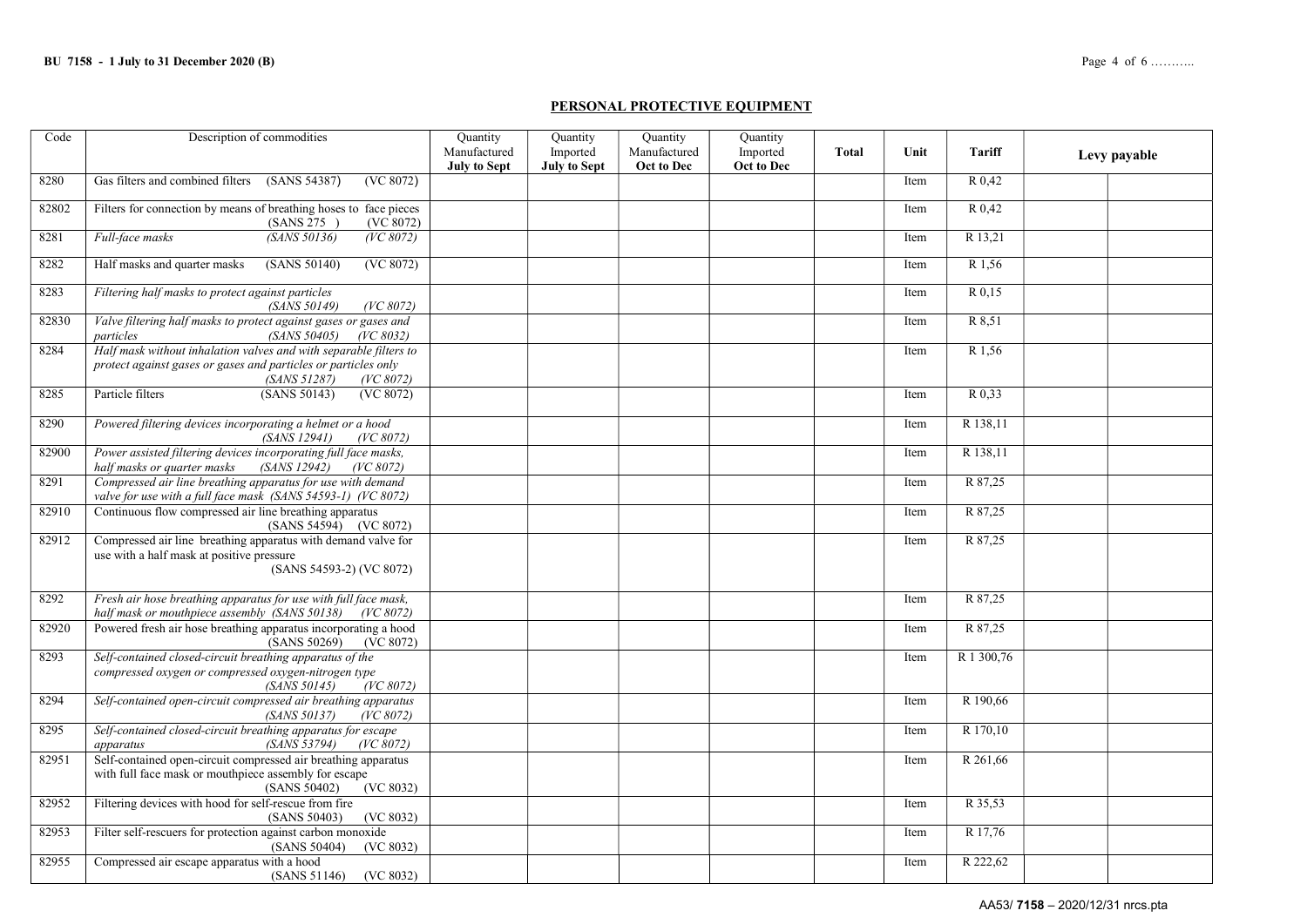### SWIMMING AIDS / LIFE JACKETS

| Code  | Description of commodities                                                                 | Quantity<br>Manufactured<br><b>July to Sept</b> | Quantity<br>Imported<br><b>July to Sept</b> | Quantity<br>Manufactured<br>Oct to Dec | Quantity<br>Imported<br>Oct to Dec | <b>Total</b> | Unit | <b>Tariff</b> | Levy payable |
|-------|--------------------------------------------------------------------------------------------|-------------------------------------------------|---------------------------------------------|----------------------------------------|------------------------------------|--------------|------|---------------|--------------|
| 4310  | Swimming aids that are carried or worn on the body<br>(SANS 53138-1) (VC 8032)             |                                                 |                                             |                                        |                                    |              | Item | R 0.30        |              |
| 4312  | (SANS 53138-3) (VC 8032)<br>Swim seats                                                     |                                                 |                                             |                                        |                                    |              | Item | R 0.71        |              |
| 4314  | Buoyancy aids (level 50)<br>(SANS 12402-5) (VC 8032)                                       |                                                 |                                             |                                        |                                    |              | Item | R 8.56        |              |
| 4315  | Special purpose buoyancy aids<br>(SANS 12402-6) (VC 8032)                                  |                                                 |                                             |                                        |                                    |              | Item | R 8.56        |              |
| 4313  | Lifejackets for inland / close to shore conditions (level 100)<br>(SANS 12402-4) (VC 8032) |                                                 |                                             |                                        |                                    |              | Item | R 17,12       |              |
| 43131 | Lifejackets for offshore conditions (level 150)<br>$(SANS 12402-3)$ $(VC 8032)$            |                                                 |                                             |                                        |                                    |              | Item | R 17,12       |              |
| 43132 | Lifejackets for extreme offshore conditions (level 275)<br>$(SANS 12402-2)$<br>(VC 8032)   |                                                 |                                             |                                        |                                    |              | Item | R 17,12       |              |
| 43133 | Lifejackets for seagoing ships<br>$(SANS 12402-1)$<br>(VC 8032)                            |                                                 |                                             |                                        |                                    |              | Item | R 17,12       |              |
| 43134 | Special Purpose lifejackets<br>$(SANS 12402-6)$<br>(VC 8032)                               |                                                 |                                             |                                        |                                    |              | Item | R 17,12       |              |

### SAFETY GLASS / GLAZING MATERIALS

| Code | Description of commodities                                  | Ouantity<br>Manufactured<br>July to Sept | Ouantity<br>Imported<br><b>July to Sept</b> | Quantity<br>Manufactured<br>Oct to Dec | Ouantity<br>Imported<br>Oct to Dec | <b>Total</b> | Unit                | Tariff | Levy payable |
|------|-------------------------------------------------------------|------------------------------------------|---------------------------------------------|----------------------------------------|------------------------------------|--------------|---------------------|--------|--------------|
| 4400 | (VC 9003)<br>Safety glass and other safety glazing material |                                          |                                             |                                        |                                    |              | Per $1 \text{ m}^2$ | R 0,24 |              |